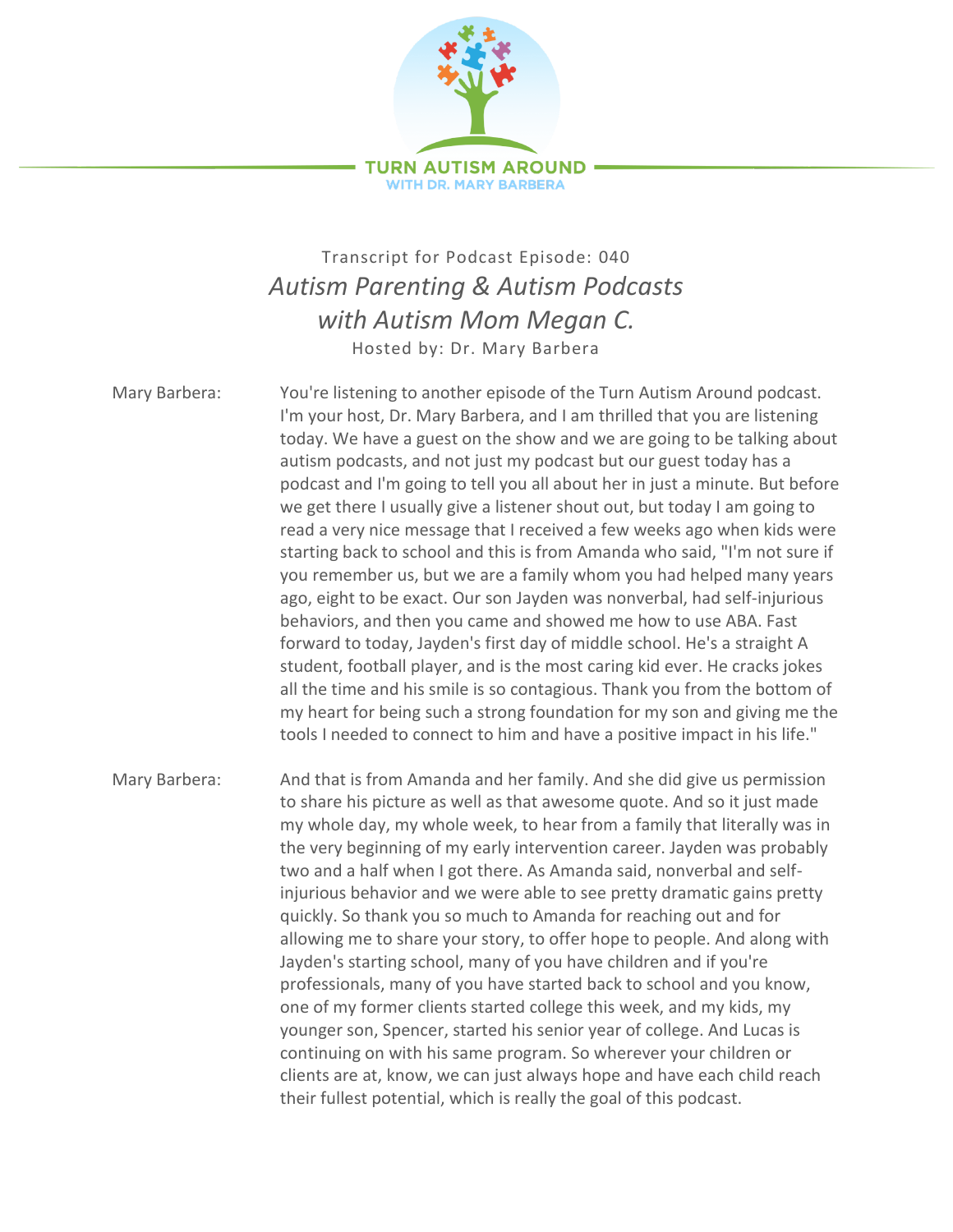Mary Barbera: So let me get on to introducing our guest. Her name is Megan Carranza and she's a mother of three children. One, her oldest child, Logan, was diagnosed with autism in 2017. He is age six now. Megan created the Adventures In Autism podcast in September of 2018, so a little over a year ago, and she's kept up with that weekly, which is just so awesome. She is on a mission to spread the message of awareness, acceptance and inclusion. And she started her podcast for all those reasons. So I just found out about Megan's podcast and so I wanted to have her on. I listened to a few episodes. So let's get to this special interview with autism mom and podcast host, Megan Carranza.

> Welcome to the Turn Autism Around podcast for both parents and professionals in the autism world who want to turn things around, be less stressed, and lead happier lives. And now your host, autism mom, behavior analyst, and bestselling author, Dr. Mary Barbera.

Mary Barbera: Okay. So I'm so happy now to welcome Megan to our show. Thanks for joining us, Megan.

- Megan Carranza: Thanks so much for having me.
- Mary Barbera: Yeah, I'm so excited that someone pointed out your podcast and I got to listen to a few episodes, and I just thought you'd be a great guest. So before we jump into your podcast and your work in terms of autism advocacy and getting the awareness out I like to always start my podcast episodes with describing your fall into the autism world. Like did you have a background or when's the first time you thought that autism would be entering your life in such a big way?
- Megan Carranza: I love that you used the term fall into autism because it really is that, it really is like a fall. So no, I had literally no knowledge of autism before I had my son. I always talk about the movie Rain Man, which I know is like so cliche, but that was truly all I knew of autism at the time. And I saw the movie when I was a child. I really had no knowledge.
- Megan Carranza: And then when my son was honestly like a year old was when I first started to think like, okay, I think we're dealing with something here. And I wasn't necessarily sure that it was autism; we knew he had a speech delay even at about a year old and it didn't, I mean again, a year old is not very old. They're not really talking very much. But it was just like something in my mom heart knew that it was just, there was something that not quite right.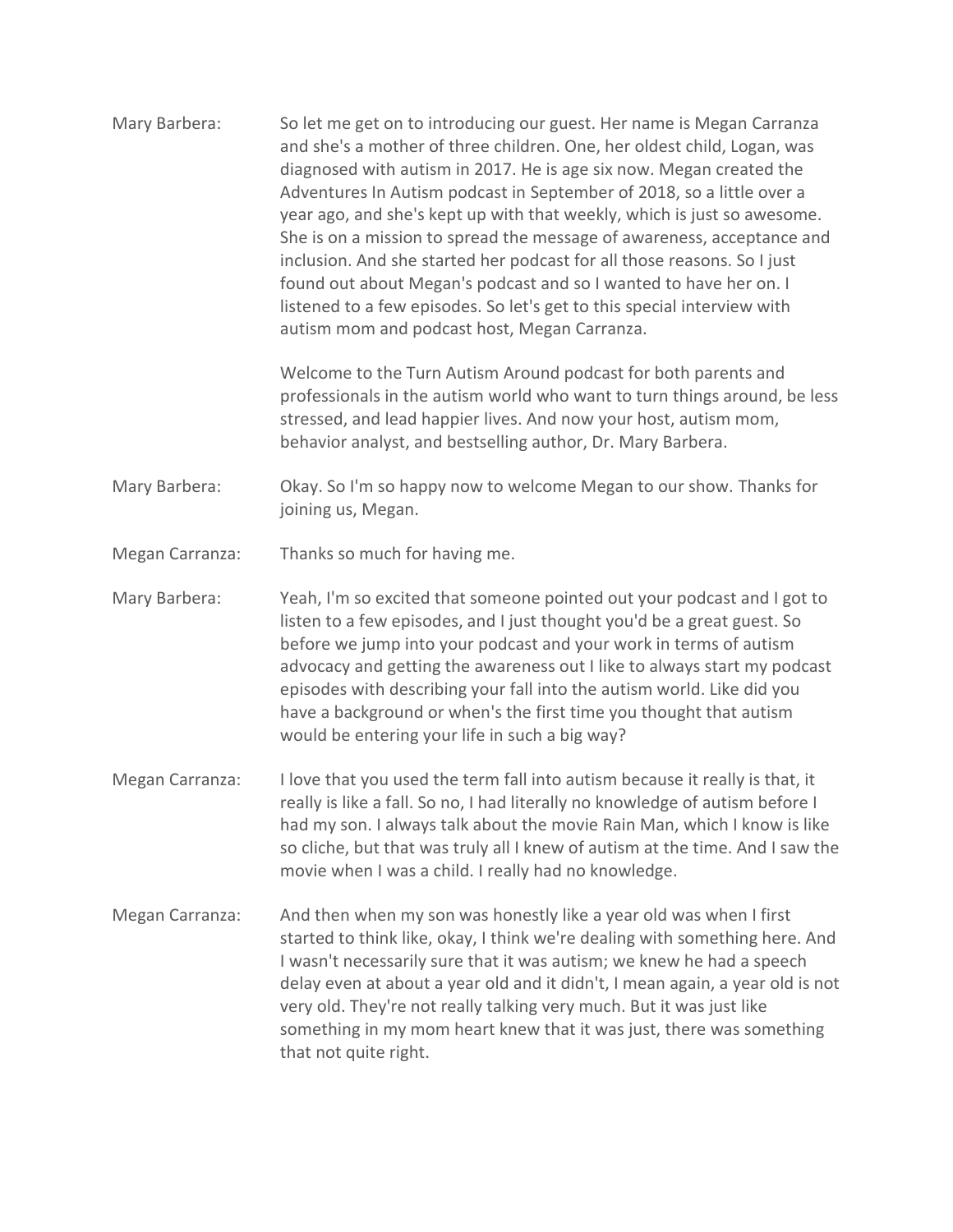- Megan Carranza: And he had been just... He is still a complete joy and the sweetest, happiest baby. But like I said, first it was that speech that kind of tipped us off and we got him into early intervention at about 20 months old, and started speech therapy and OT with early intervention. And then it wasn't until he had aged out of early intervention at age three and was into preschool that anybody really to us that they thought maybe it was autism. It was actually his speech therapist at school that had said, this might be autism.
- Megan Carranza: Which at the time it was interesting because all through early intervention, the different, you know, therapists and coordinators, I would say to them, do you think that this might be autism? Because it was just in... Like I said, it was just in my heart. I felt it even though I was so scared to admit it and everybody would say, oh no, I don't think it's autism, because he didn't have a lot of like classic signs of autism. He was always like super affectionate and really playful and he definitely would exhibit those kinds of signs of like kind of, I don't want to say like being in his own world, but it kind of removed himself sometimes. Like you could just tell he was not super engaged. But other than that he just, especially when he was really little, the kind of classic signs of autism that you see, he didn't have them so much. So like I said, once he was in school then and it was a speech therapist that said to us, okay this might be autism, then my husband and I were like, okay, we need to move forward and you know, seek a diagnosis.
- Megan Carranza: Because at that point we had both been thinking it but we hadn't even said it to each other, which was really interesting. And yeah, it was scary to have that conversation. But it was also like a weight lifted cause we both, I like I had been thinking, oh my God, Manny is going to be so devastated when he finds out that you know, Logan might have autism. And he was thinking Megan is going to be so devastated when she finds out that Logan might have autism. Like we were both thinking the same things but we hadn't had that conversation yet. So it was, it was really hard to hear. But it was actually a good catalyst to, you know, move forward in just us having that conversation and then ultimately getting a diagnosis, which we did get a few months later.
- Mary Barbera: Yeah. So when he went to three year olds preschool, was that a special needs preschool or...
- Megan Carranza: Yeah, it was through our district. So it was the early childhood center through our school district. And he was in, they have... They have different classes, but he was in like the special needs classrooms. So it was not necessarily kids just with autism. It was kind of kids across the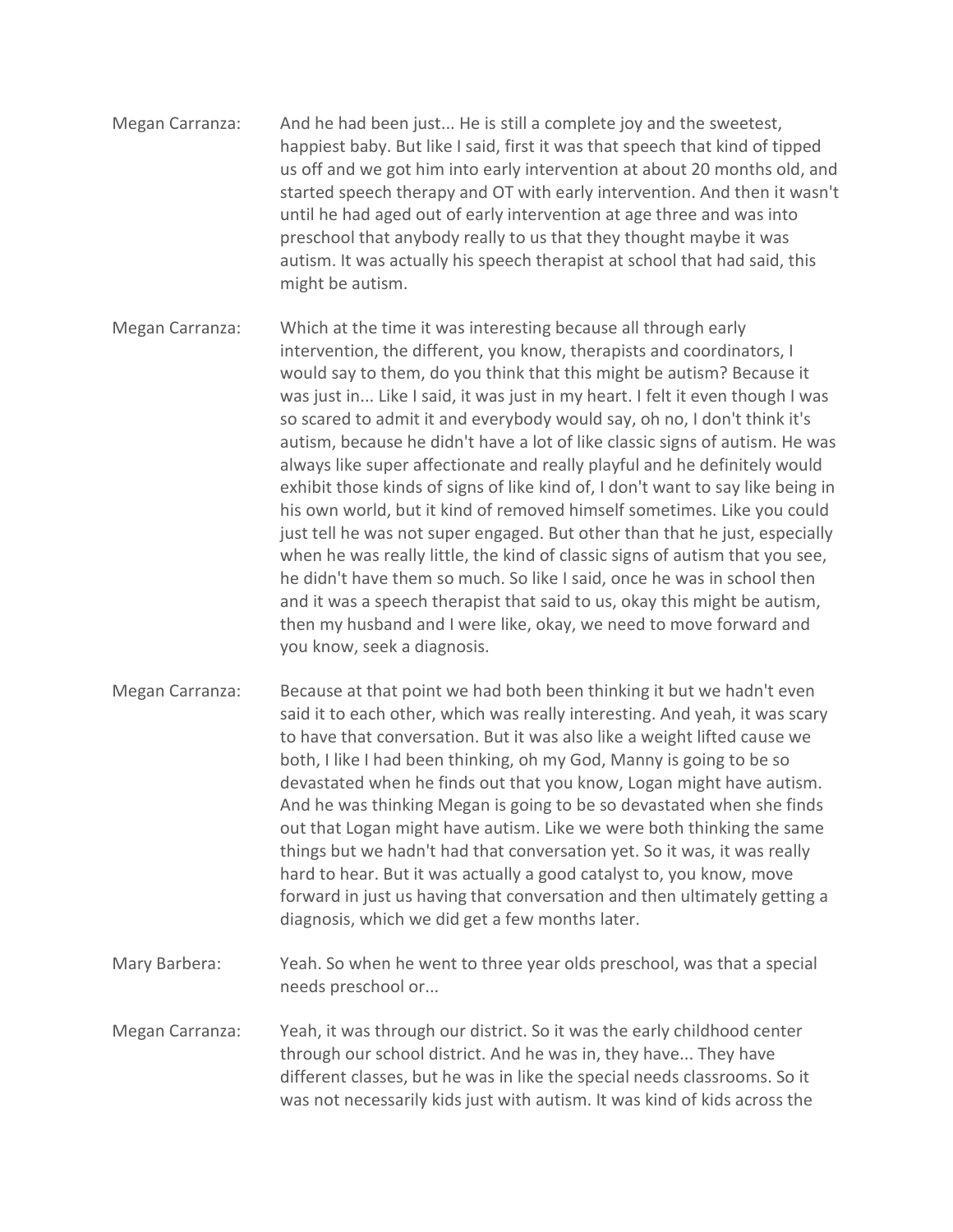board with special needs. So some had more physical delays, some had like cognitive because Logan does have... so he has a speech delay, but he definitely does have like some cognitive delays as well. He's six now and he's doing amazing. But he definitely, he's not like, a lot of times people will ask me that and he's not like conversational with his speech and he's not, he can understand and follow like simple directions. But especially at that point when he was three, that stuff was all real struggle for him.

- Megan Carranza: So it was... And that was actually one of the times too that I remember very specifically was I went to go observe in his preschool class and you know, I'm seeing him with all his peers who again, all had special needs. And I saw the way that he was struggling with some of these activities that some of the kids had, you know, some challenge with it. But he, it seemed like he was having the most challenge with these activities. And that was another kind of light bulb moment for me. Like, Oh boy, like we are, you know, we're not in Kansas anymore and we were not. But like I said, it was not very long after that then that the speech therapist had said to us that he thought it would be autism. So the wheels had been turning for a while up until then, but it was that that was really the catalyst to move us forward.
- Mary Barbera: Wow. I mean, it sounds like such a long time to be worried and not to be discussing it at all. And I have, I mean, but my husband who's a physician first mentioned the possibility of autism and Lucas when he was 21 months old. I looked at my husband, I mean, I was just like, what the heck are you talking about? The thought had never crossed my mind. He wasn't even in speech therapy or we didn't, you know... I just had my second son, like, what are you talking about? Like Lucas might have autism.
- Mary Barbera: And I looked at him and I was just like, he doesn't have autism, and I never want to hear that word again. So unlike you and your husband who didn't discuss it and both were silently worried about it; my husband did discuss it and then I shut him down. I went into a real state of denial, although his comments planted that seed. Then I was like, oh my God every time he'd do something a little weird. He would, you know, kind of play with a string on a sofa a little longer than a few seconds. I'd be like, oh my gosh, maybe it is autism or he, you know, he wouldn't line things up, but he would, I use the term like he would squirrel things. He like, he would take a pile of stuff and move it over to a different area, kind of squirrel stuff.

Mary Barbera: And I was just like, maybe, you know, so then we started to get speech therapy and then he was... he went to typical preschool when he was two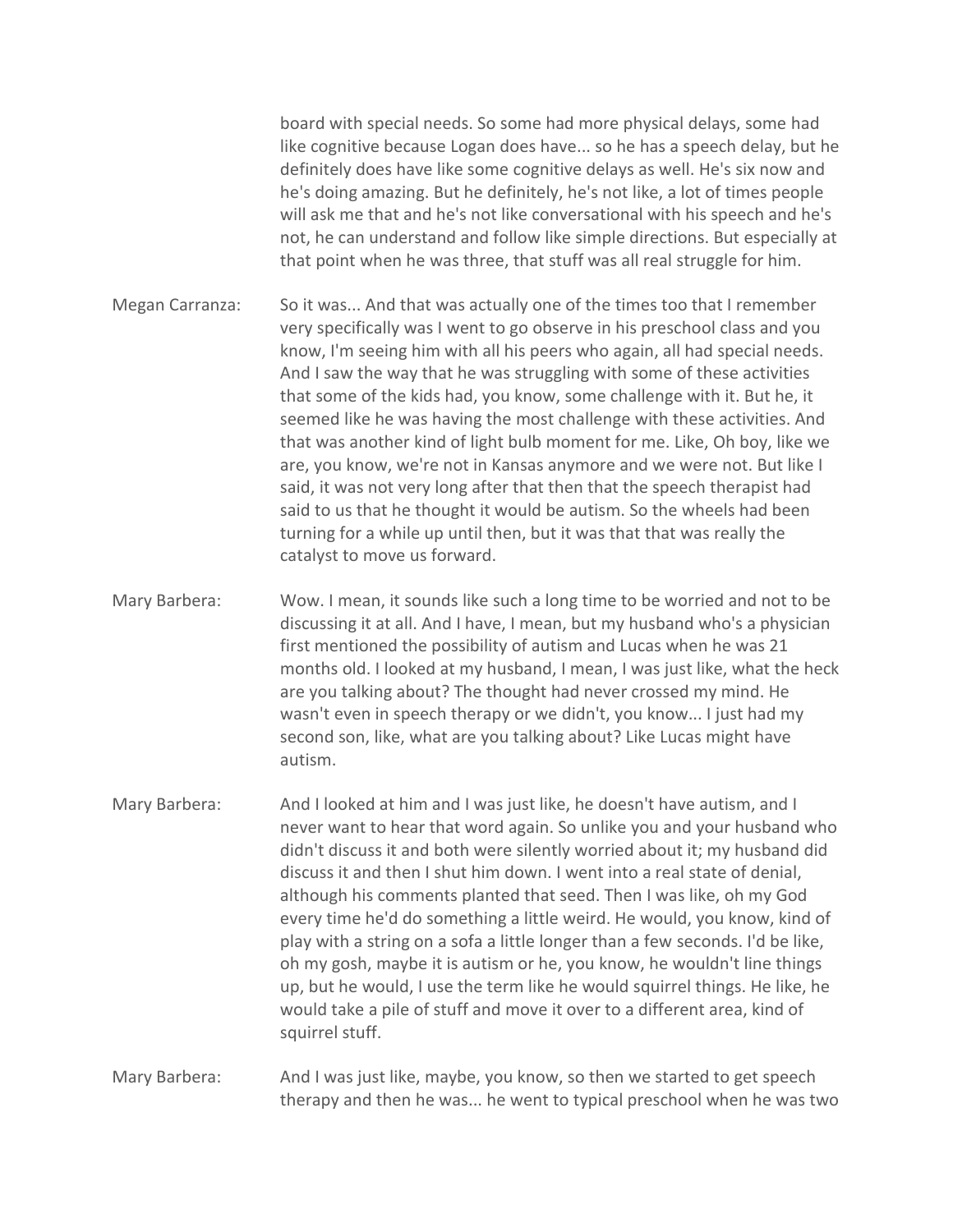and it was really, it was two and a half when we were talking about putting him in three year old classroom, a typical school where they were just like, he is going to need more support, you know, that sort of thing. But it is interesting and I've gone on, I mean I was in denial for over 15 months and that really hurt Lucas's chances of, you know... I mean he has reached his fullest potential now and I'm going to keep the bar high, but you know, if I could turn back the clock and earliest warning signs and treat the earliest warning signs, I do think that the trajectory would be different.

- Mary Barbera: And that's why I've been such a proponent of, you know, the having parents become the experts catching the earliest warning signs. I have a free guide called, is it Autism, ADHD or Typical Toddler Tantrums, three steps you can take today instead of worrying. And that is available, we'll put it in the show notes, at Marybarbera.com/toddler, and, you know, a lot of my work now I have a toddler online course and a lot of my work is just really getting parents to act by the three steps.
- Mary Barbera: The first step of the guide is to know the milestones. Know when they're supposed to sit up, know when your child is supposed to be putting two words together, when they're supposed to be waning, whether they're supposed to be, you know, pretend playing and all those kind of things. Now you went on and you have two younger daughters, so how old are they, and are you more aware of developmental milestones and those sorts of...
- Megan Carranza: Oh yeah, I definitely with both of them had been on high alert. So my older daughter, Liliana, is three and she has presented like totally typical. She's in preschool now and she had to do like all the screening for that. It's been very eye-opening for my husband and I because I think there were a lot of things looking back with Logan that we didn't, we just didn't know, and then we would see her, you know, like you said like putting, even starting to talk at all. But especially like, yeah, putting words together or just like certain actions. Like we would ask her to do something and she would do it; like things that, you know, it seems simple, but we, it really opened our eyes to like, oh wow, things, things are so different with a typical child.
- Megan Carranza: And then with our youngest, Layla, she's the only one. And I did have concerns with her because at her 15 month checkup, I'm sorry, at her one year checkup, she was not pointing yet. And that was something with Logan that they used to ask me all the time like, oh, is he pointing? And I didn't understand why that was a big deal back then. But then like I said, we saw Liliana start pointing and I was like, oh, I get it now. She's trying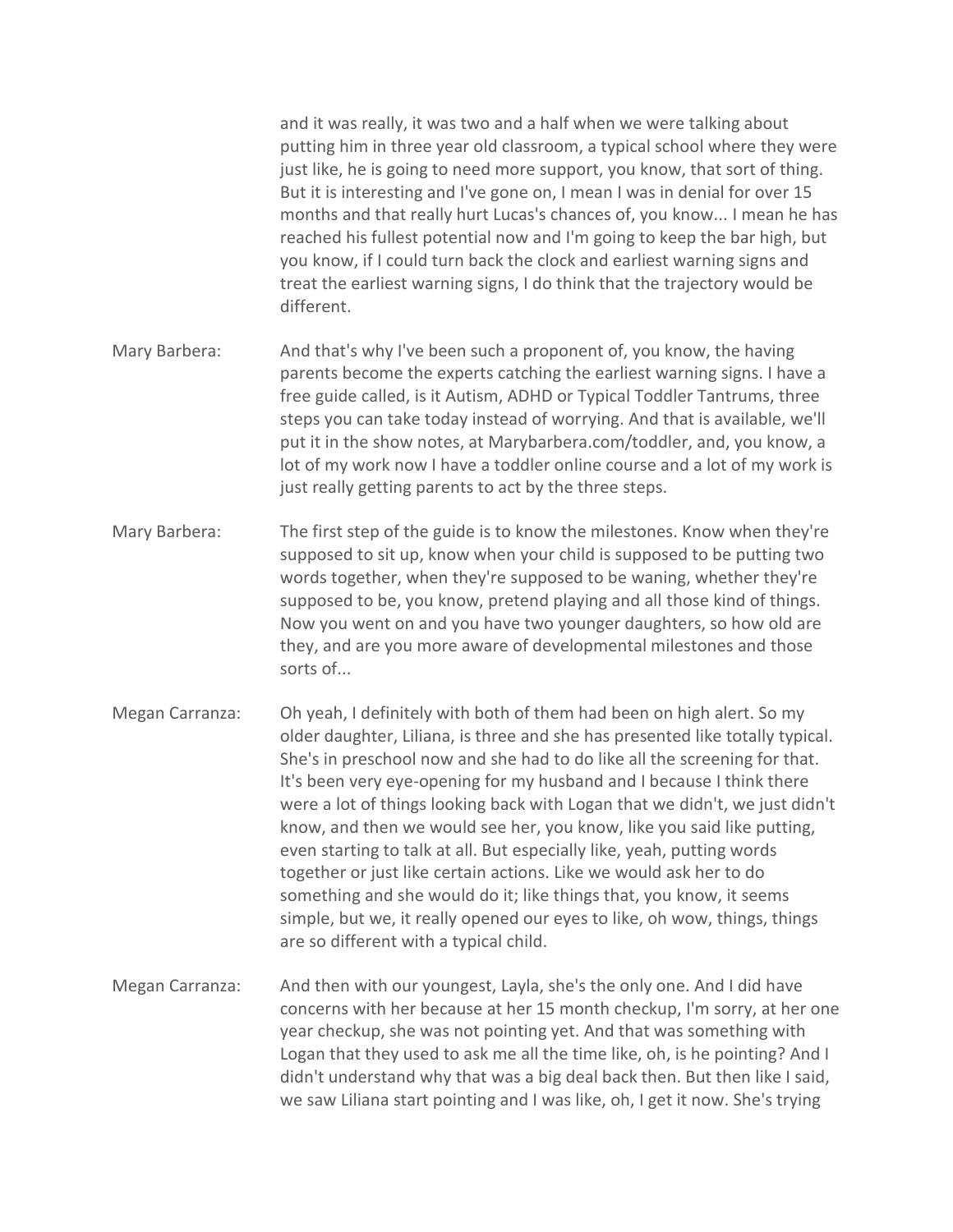to engage. She's trying to show me something. So I had said to the pediatrician, you know, she's not pointing at, and obviously like I'm always on high alert with autism. And the pediatrician was like, well you know, let's wait and see. And I said, well if at her 15 month checkup, if she's still not pointing, I want to have her evaluated.

Megan Carranza: Well it was probably like a week later she started pointing and now she points out everything. She's 16 months old. So it's like things like that. And she's already like putting two words together and she's doing all kinds of gestures. But things that, again, if I didn't know to look for those things, I wouldn't know. So the course you're talking about I'm sure is very valuable because like you said, that that early intervention, that time you don't get that back. And I have those same thoughts that you do of like, I wish that... If I could go back, I would have done more. And now, granted Logan did, like I said, he started speech therapy and OT when he was 20 months old. So it wasn't like, you know, we didn't, we didn't wait too long. But obviously like now he's been an ABA therapy for almost two years and I've just, we've seen such tremendous growth for him in that time that I do think back and I think if we had gotten the diagnosis sooner, you know, we could've started ABA sooner and who knows.

Megan Carranza: But I also think you've got to just deal with what you're dealing with now. So I try... I have those thoughts, but I'm just like, you know what, this is here and now this is what we got. Let's move forward. That's my thought.

- Mary Barbera: And no one... You know, I don't want anyone to think that I am, you know, my life is ruined. I, you know, at the moment when he did finally get a diagnosis the day before he was three and I started asking about ABA and the worry and the Lovaas study, which showed that, you know, up to half the kids could become indistinguishable. And this is all like within the first three podcasts of my podcast Turn Autism Around, we talk about the Lovaas study and the Maurice book and those sorts of things that really got me highly motivated to get the diagnosis and take action.
- Mary Barbera: One developmental pediatrician who actually just... I just did a podcast with the developmental pediatrician, Dr. James Copeland, who diagnosed Lucas that just came out in early September, his podcast interview. And you know, when I asked Dr. Copeland after he gave Lucas the diagnosis of moderate severe autism, the day before he was three, I asked him about recovery and can he get all better? And Copeland said, well, if it was more mild, maybe if it was earlier; but in his long career, at that point, he hadn't seen kids at Lucas's age with that level of severity before recover. And so like it felt like he was just, you know, nail in the coffin, you know,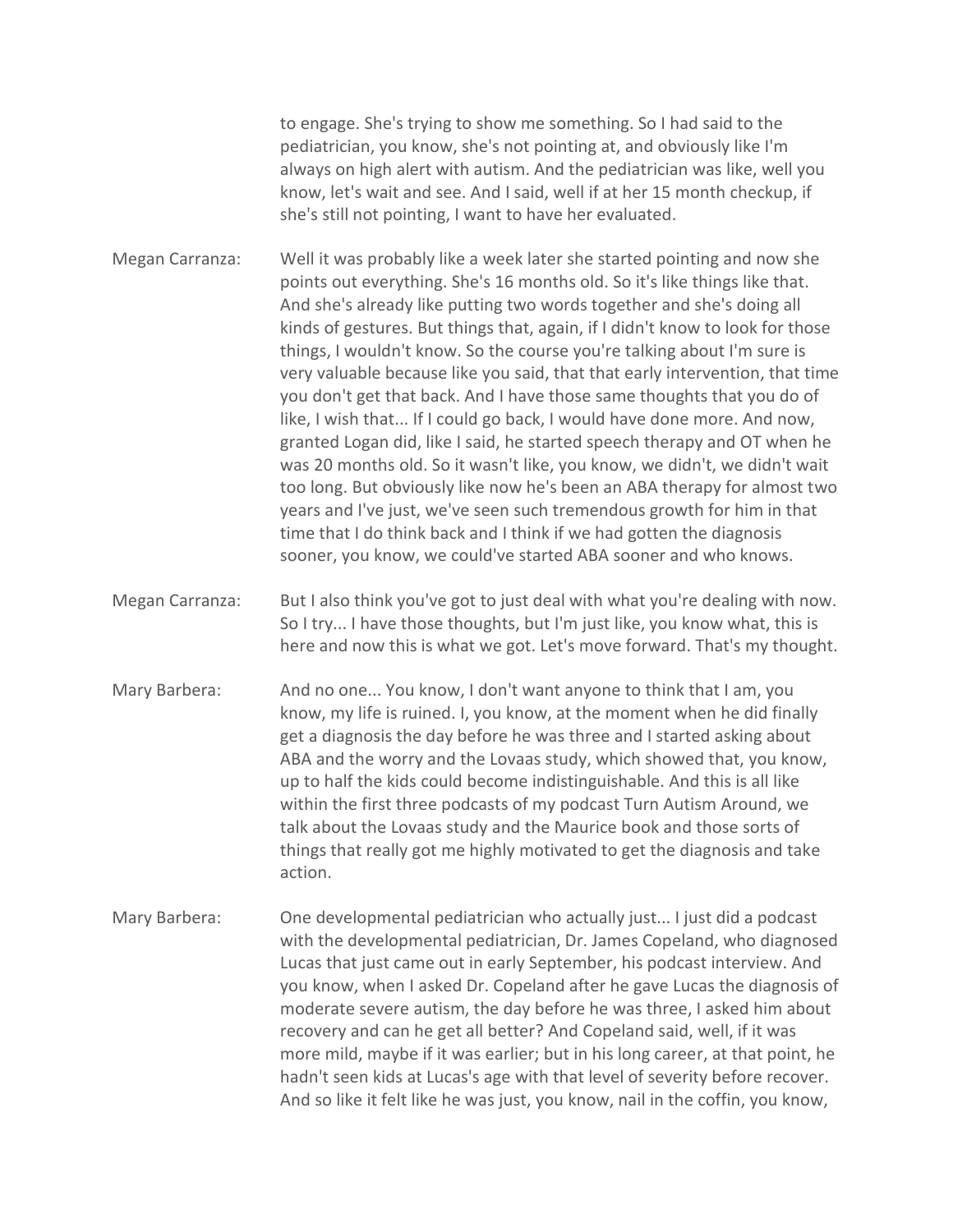oh my God, like all that delay and not taking action, you know. Through my online courses and everything, I teach parents how to actually start the therapy on their own without even waiting in line for a doctor's visit. So that a lot of these, as you probably know, with Logan, even with your daughter, is that even if it is a speech delay or early signs of autism, I mean it's basically the same treatment to get them pointing. I actually have pointing bonus video that we did...

Megan Carranza: Well, Logan points now.

Mary Barbera: Not that I recommend you like teaching to the test and then you know, that sort of thing like, but at the same time, is it teaching to the test or is it teaching valuable skills so early that they're not missing a beat?

Megan Carranza: Well, it's guidance. Yeah, yeah. In the right direction.

Mary Barbera: Yeah. So it is. I have done video blogs about denial and I do know that in my situation I was the one in denial, which is like very ironic because now I say, write, type the word 'autism' thousands of times a day. And I told my husband back then that I never ever wanted to hear the word again.

Megan Carranza: Yeah. It does feel like a dirty word at the time. I know what you mean.

Mary Barbera: It's like your life is like the curtain's going to come down and then your life is ruined, and your life has definitely changed, you know, but ruined, no. And you've managed to, you know, really start something big here with your podcast.

- Mary Barbera: So you started last September, so a year ago. So why did you start a podcast and what was your background, like what was your background before you had your kids?
- Megan Carranza: Oh my gosh. Not podcasting. No, I started the podcast because like you and I were talking before I, so right after Logan got diagnosed, I loved listening to podcasts and I've been listening to podcasts for years. And it was really, really soon after he got diagnosed that I was like, oh, I should look and see if I can find an autism podcast to listen to. Because especially at that point, like my head was just spinning and I was desperate for not just knowledge, but I really wanted to hear from like real parents who had gone through it. I was not necessarily looking to hear from like doctors or, because that was a lot of what I was finding was very like medicalized podcasts, which was, it was valuable information. And I enjoyed listening to those too, but it was like, I just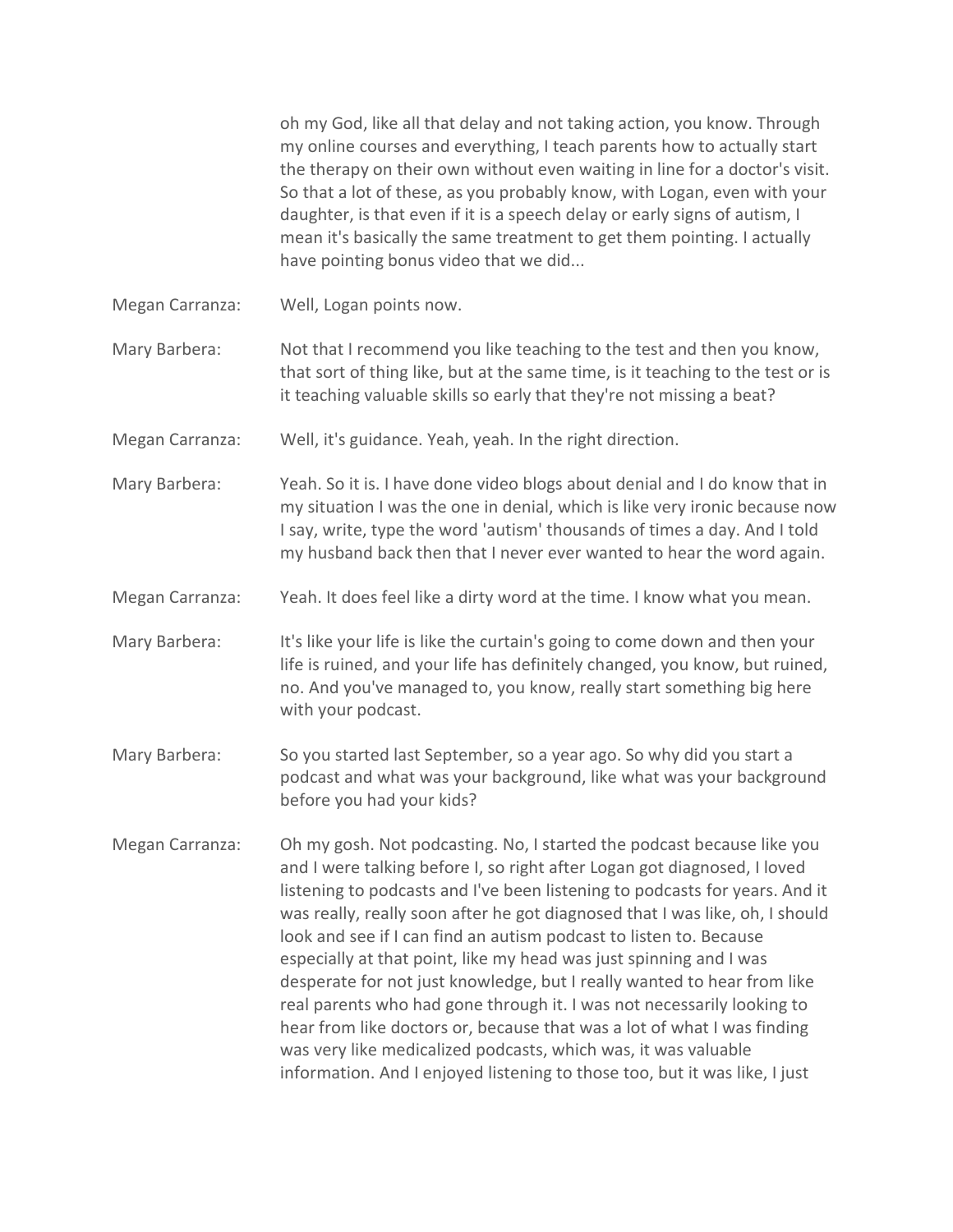wanted to hear from like real people who were like in the thick of it or had come out on the other side, whatever that might mean.

- Megan Carranza: So that was kind of, like I said this was, you know, years ago at this point. So I just kind of sat on the idea because I am like the least tech savvy person on the planet. And like I said, I don't have any, any kind of background in any of this, so I had to really like figure out how to do it. So I sat on the idea for a while and well, there was just, there was no new podcast popping up and I was kinda like, okay, it's now or never. So last year in 2018 I made a goal for myself. I was like, okay, I'm going to start the podcast this year. And I don't even know, like what actually there was one day that kinda just spurred me to do it. And I recorded the first episode and just kind of kept going with it.
- Megan Carranza: And I did. I, at first I just reached out to the very small pool of a couple people that I knew that could be guests, that were parents of kids with autism. And then it just kind of snowballed, and I've been able to speak with parents all over the world. But I speak with experts as well. So I've had different like speech therapists and ABA therapists, psychologists, like just different, anyone who kind of has knowledge of autism, whether it be their child or in their profession. I think it's all really valuable to hear. And I think you can kind of take away something from each episode. So that was really what started it.
- Mary Barbera: So your podcast is called the Adventures In Autism. And do you do that weekly or is it sporadically or how do you...

Megan Carranza: No, it's weekly. So it's been a lot of work.

Mary Barbera: I was going to ask you, why do you think there are so few autism podcasts? Because I had the same story, I had actually bought a how to do podcasting course and I just never got around to listening to it, and I kinda like ignored that. And then all of a sudden I was just like, you know what? I need to do the podcast. I started searching too, and I didn't find your podcast, I didn't find anybody's podcast. There were a couple of podcasts that started right when mine started. Mine started in January, 2019 and I think Dr. Amanda Kelly, Behavior Babe, who's been on the show started around that time and Sasha Long who's been on the show, she started around that time too. So you got to start a couple of months ahead of us. But why do you think there are so few autism podcasts?

Megan Carranza: I do think that it is like a slightly newer medium. I mean I think there are so many autism blogs and I think it's coming because like the ones that you, I know Sasha, the ones that you've mentioned in some of your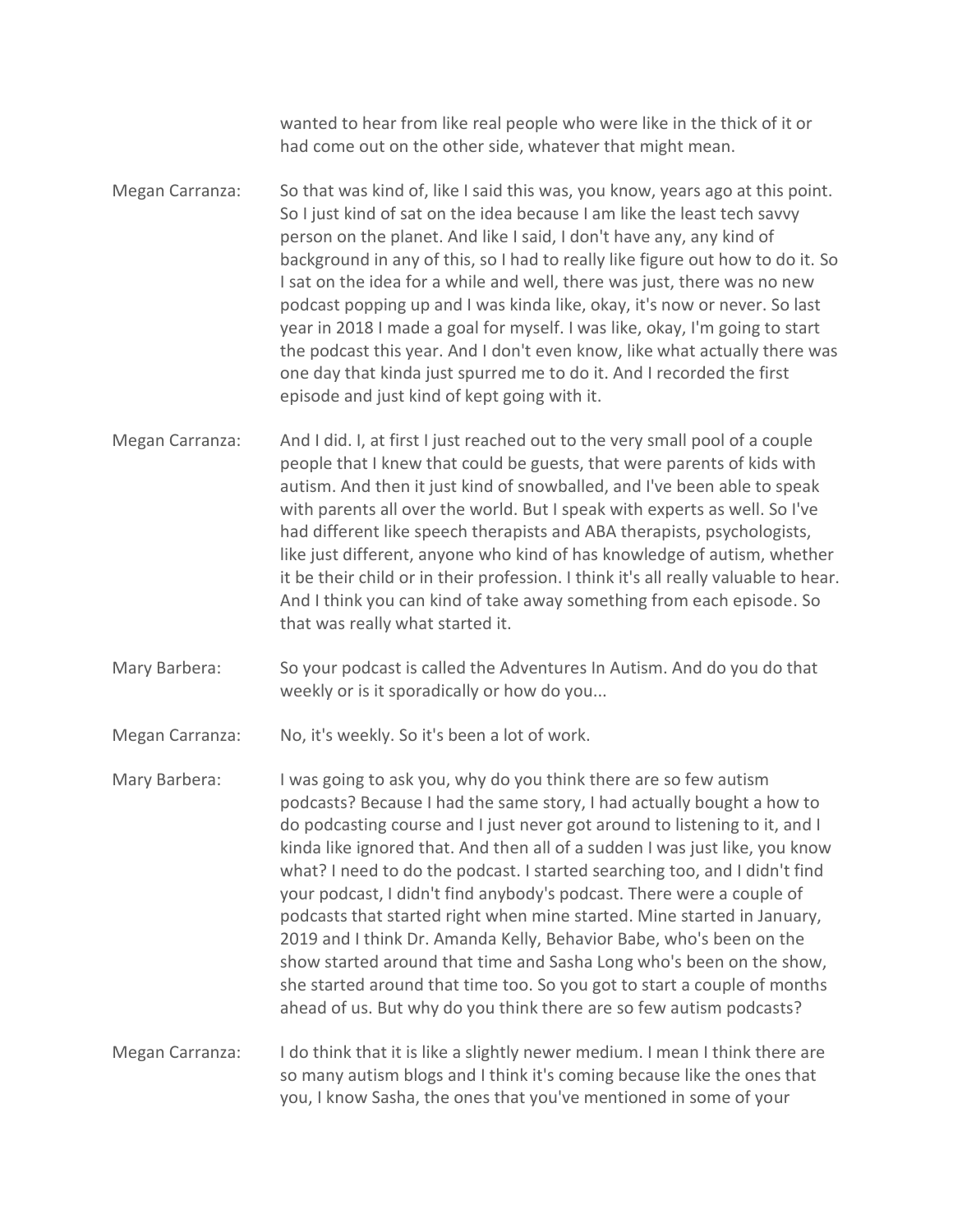guests, like there's people that have podcasts about autism or in that field, but there still are not many. But I think it's gaining steam because in the time that I have started the podcast, I've had several people reach out to me and say I want to start a podcast. Like what should I do? And you and I were saying this before, too. I think like more is more we... any perspective, any different take on it. Like, I think the knowledge is just important. So I'm super supportive of anybody who wants to do it, but I do think it's a lot of work. More than more than I think I had anticipated going into it. But honestly like, I don't know, I think that again, podcasting is just like a slightly newer medium and I think people are catching on to it. It's just taken more time. But I think it's great that there's more, more and more podcasts about autism or you know, around that subject kind of popping up. Because like I said, there's something you can take away from all of them.

Mary Barbera: Right, right. Yeah. In the online marketing space, which I'm a big part of, they say there's no such thing as a competitor. Only a collaborator who you haven't worked with yet. And so I am all about, like, as soon as I found out about your podcast, I listened to an episode or two, reached out, you know, I'll be on your podcast. You're going to be on my podcast. Because we are stronger together. We can get the rights and help people. And so I think it's very extraordinary that you just decided as a parent, hey, there's no autism podcast I want to listen to on a weekly basis. Let me create one. And you're an awesome job. So thank you.

- Megan Carranza: Aw. Same to you. Yeah, it's definitely a lot of work, but it's very rewarding, especially because now, I mean it has been like a year. I really have made some incredible connections with listeners and with past guests. I've had a couple of guests like locally that are my friends now. We hang out. I have like this great tribe of moms that had it not been for the podcast, I wouldn't have had. So that, that has been like by far the best part is hearing from the listeners, and just when people tell me that the podcast is helpful for them or sometimes people will say, oh, it's my therapy to listen to it. That's just like, even though it is a lot of work, that definitely keeps me going. Because it's so wonderful to hear that.
- Mary Barbera: Yeah. So how can people find the Adventures In Autism podcast? Just search where they listen? Do you have a website?
- Megan Carranza: Yeah, so I need to... That's like my goal for this year now is to get a website going so you can find me. So it's just Adventures In Autism and that's everywhere on like any major listening platform, so on Apple or Google or Spotify, Stitcher, all that good stuff. And then you can also find me on Facebook at Adventures In Autism Podcast or on Instagram at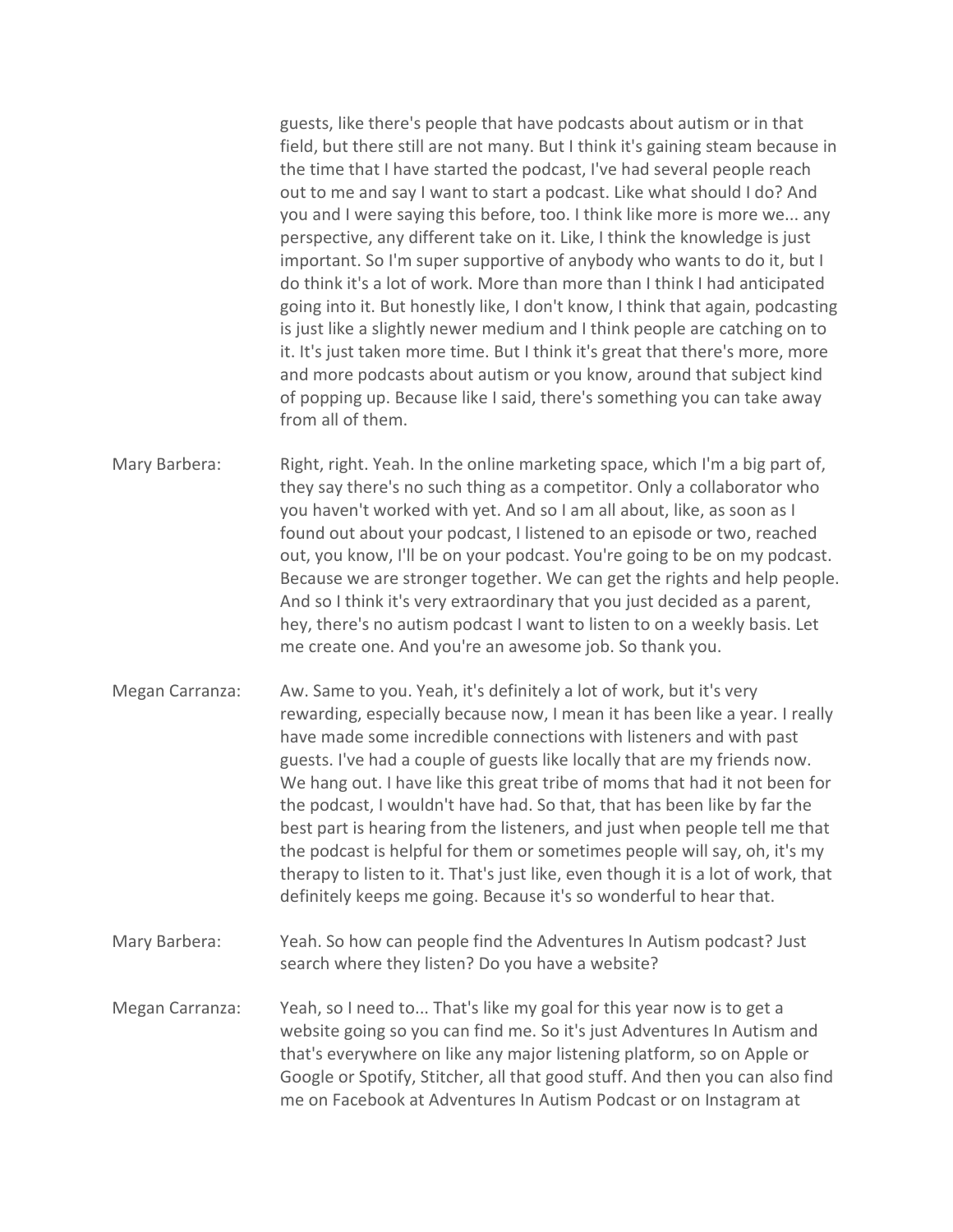Adventures In Autism Podcast. Or you can email me at adventuresinautism28@yahoo.com.

- Megan Carranza: Yeah, website coming hopefully soon. I am like the least tech savvy person on the planet. So to have done all of this is a miracle, honestly. So like one thing at a time.
- Mary Barbera: It's a learning curve.
- Megan Carranza: Yes. Oh my gosh, it is.
- Mary Barbera: How do you do online courses? How do you do a podcast? It's like I can write whole books, like how do you treat autism and like, it's a whole other world and yeah, you're doing it smart because you're just biting off as much as you can chew and then, you know, you bite off the next chunk and yeah, I think that's cool.
- Mary Barbera: So what do you think are the biggest struggles of autism moms in general? Either with newly diagnosed or if it changes over time. I know your son's only six, but what are you think are the biggest struggles?
- Megan Carranza: I do think that the early days, at least for me at this point I would say are the hardest. Because you're just really coming to terms with, like you said, it's not that it's, you know, your life is over, but it is like a whole new life and it's a whole new life for your whole family. So I think it's a challenging time, and I think a lot of that is just mental and emotional and kind of trying. And then also, I know like right after Logan got diagnosed, I just like sprang into action with, you know, making phone calls and getting his therapy together. And it's just, it's a lot of actual work to get all that stuff together.
- Megan Carranza: So I would, to me, I would say the hardest would be the early days. My situation is a little bit different now because, you know, I have three kids. So like Logan is my oldest and I have two little girls who I have so much guilt because he gets so much attention and there's so much focus on him all the time with, you know, therapy and just making sure he has enough support. And I have to make a conscious effort all the time to make sure that my daughters don't feel slighted. And it's, you know, I do the best that I can. It's never perfect.
- Megan Carranza: But it's interesting because I think for them it's almost an advantage because it's like they don't know any life other than autism, you know what I mean? Like they're just growing up with this. So I always think about how as just humans and individuals, I think that they have such like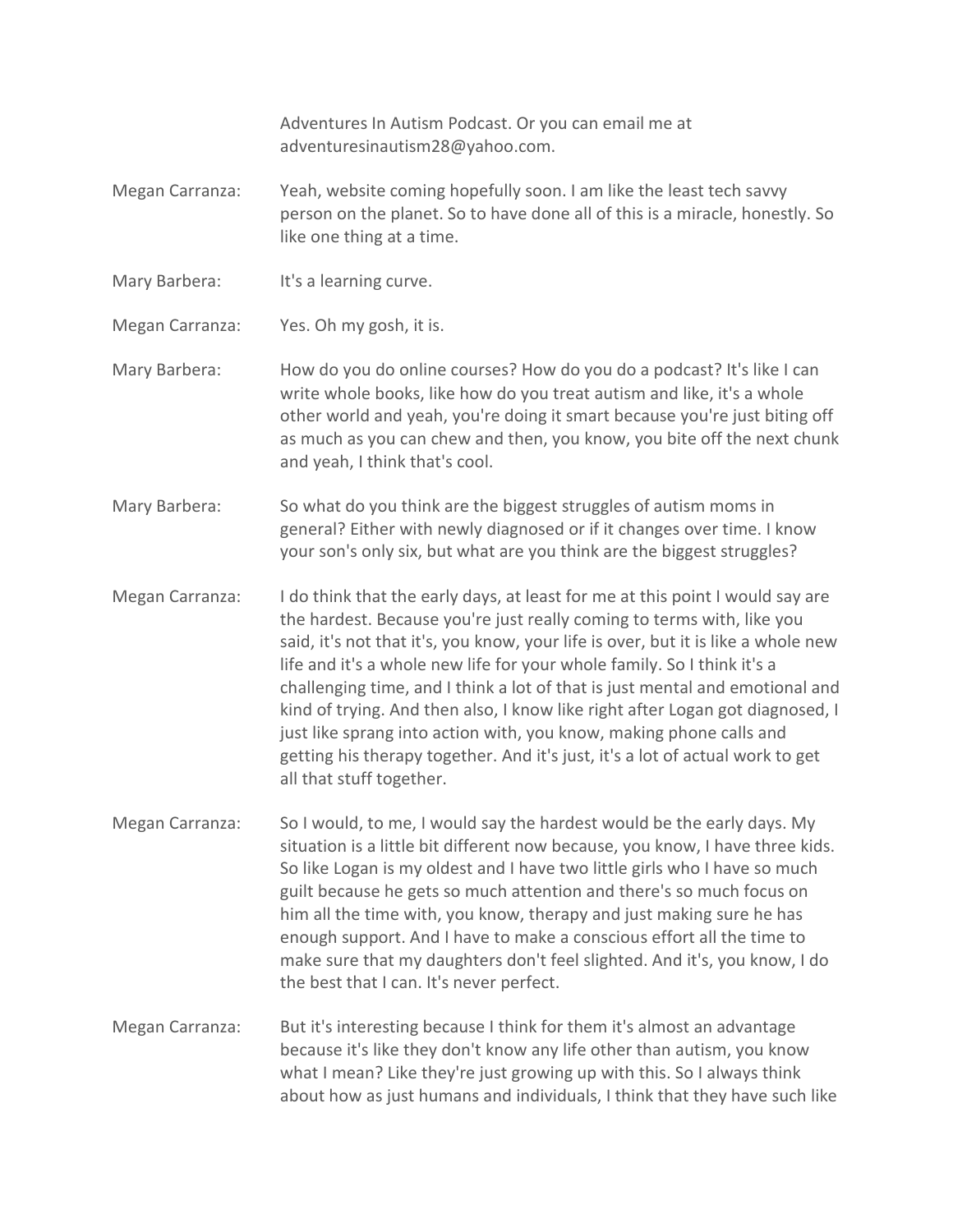a compassion. They just have that kind of built in compassion that a lot of kids don't necessarily have because they've grown up with this brother with autism.

- Megan Carranza: Sorry that kind of veered off from your initial question. But those are the two things that I would say would be the toughest are the kind of the early days, and then later now for me it's just kind of like balancing and that juggling act of like, okay, I'm a mom to these two little girls, but I'm also an autism mom, a special needs mom and I have to do my best to, you know, kind of fit those roles for everybody.
- Mary Barbera: Right, right. Yeah, I agree. And I think my younger son... So my kids are 18 months apart. So my senior is at college now and he's away at college. So you know, months in between when we see him. And so it just keeps changing. You know, it's great that you have typical children too. And it is always a balancing act of how... Even if you have all three of your kids are typically developing, it's always hard. But when you throw autism in the mix it gets particularly challenging.
- Megan Carranza: Yeah, I agree. It's interesting though because I talked to a lot of parents who they only have their one child on the spectrum and sometimes I honestly, even though with the three kids, it's a lot, it's a lot to juggle. I'm so glad that I have them though because sometimes they kind of shake me out of that autism world because you can get so bogged down by all of that.
- Megan Carranza: Like, I mean, it's heavy and we have heavy days for sure. And there's heavy moments. But I mean, children are such a gift in general. They're such a blessing and I feel that way, but I'm just, I'm so thankful for just our whole family unit and the way that we have kind of rallied around Logan and just each other. Even though my girls are so little, they are still such wonderful sisters to Logan and they... I learned something different from each of my kids and it's, it's really beautiful to see that as time goes on.
- Mary Barbera: Yeah. And they will be great advocates for autism, and they'll be compassionate kids. I found that not only with Spencer, but my clients, my former clients, you know, their siblings and it really does change their lives, but in ways that makes them really, really remarkable people.
- Megan Carranza: That's how I feel. I feel like, because I have that guilt like I said about Logan getting so much attention and it's hard to balance all of that. But then I also have to remind myself, like the girls are so lucky to have him and it's helping them as individuals just to be better people. I mean,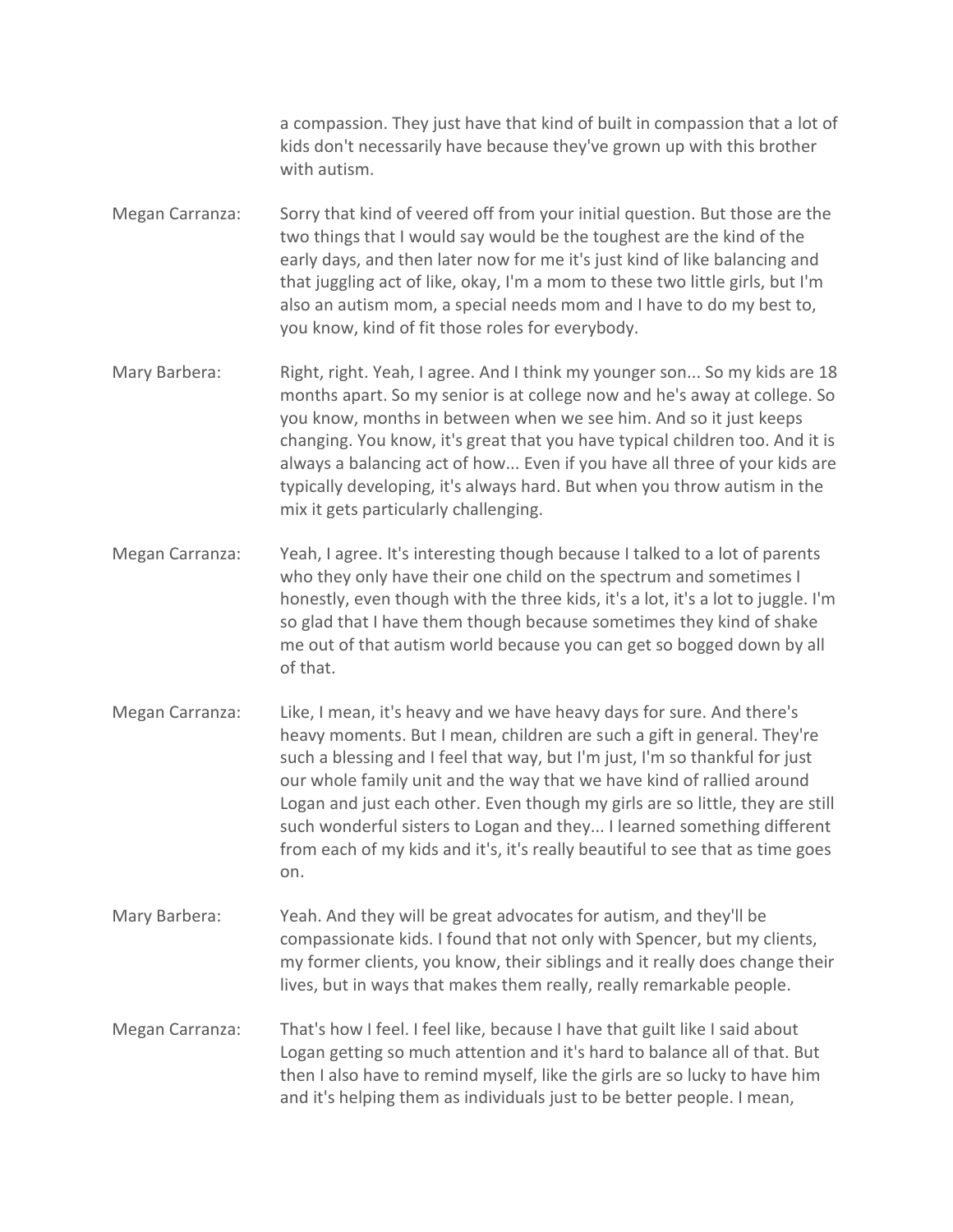that's how I see it. So the dynamic of your family when you have a child with special needs, like when there is one child with autism, the whole family kind of has autism. You know what I mean? Like it affects everybody in a different way. And I think you can look at that, you know, in a negative way, but I really do see it in a positive way.

Mary Barbera: Yeah. I did a podcast interview a couple of months ago with Jenna, who is the mom to Cody, and she also has two daughters who are typically developing and so you might, I will put that, that show in the show notes as well. So that's like another family and she, you know, this conversation, this part of our conversation reminds me of that interview. You just, you know, you can't let autism consume your whole life. And that, you know, you only have one life. You just keep trying your best about once at all.

Megan Carranza: Absolutely.

Mary Barbera: So how about parent and professional collaboration? I know you said you have some guests on your podcast that are parents only and do you have any tips for how parents and professionals can collaborate better?

Megan Carranza: You mean like in terms of just communication?

Mary Barbera: Yeah. Communication, working together to, you know, help each child reach their fullest potential.

- Megan Carranza: Yeah, I think that can be difficult. I am one of those people that, I mean I talk a lot, I have a podcast so it makes sense. But I have no problem talking to people and being very frank. I think for some people that's a little more difficult. But I think as the parent you have to find it within you to have that strong advocate role. And I think that it is just so important to have those open lines of communication and just honesty because for me, for us, for our family, we deal with a lot of different therapists and teachers and coordinators and just kind of... It can be a lot to juggle for sure. But I think my number one role with Logan is always to be his mom, especially because he is nonverbal, I need to be his voice.
- Megan Carranza: And I think it's so important, like I said, to just be honest and have those conversations even though they might be tougher. I think we've been pretty lucky to be honest with you. We haven't had too many... We've had a couple instances where things got maybe didn't agree with, but like I said, I have no problem speaking up to be like, I don't really like where this is heading or I'm not sure I agree with that. And it's always resolved itself and been fine. His BCBA, the one who we deal with the most, she's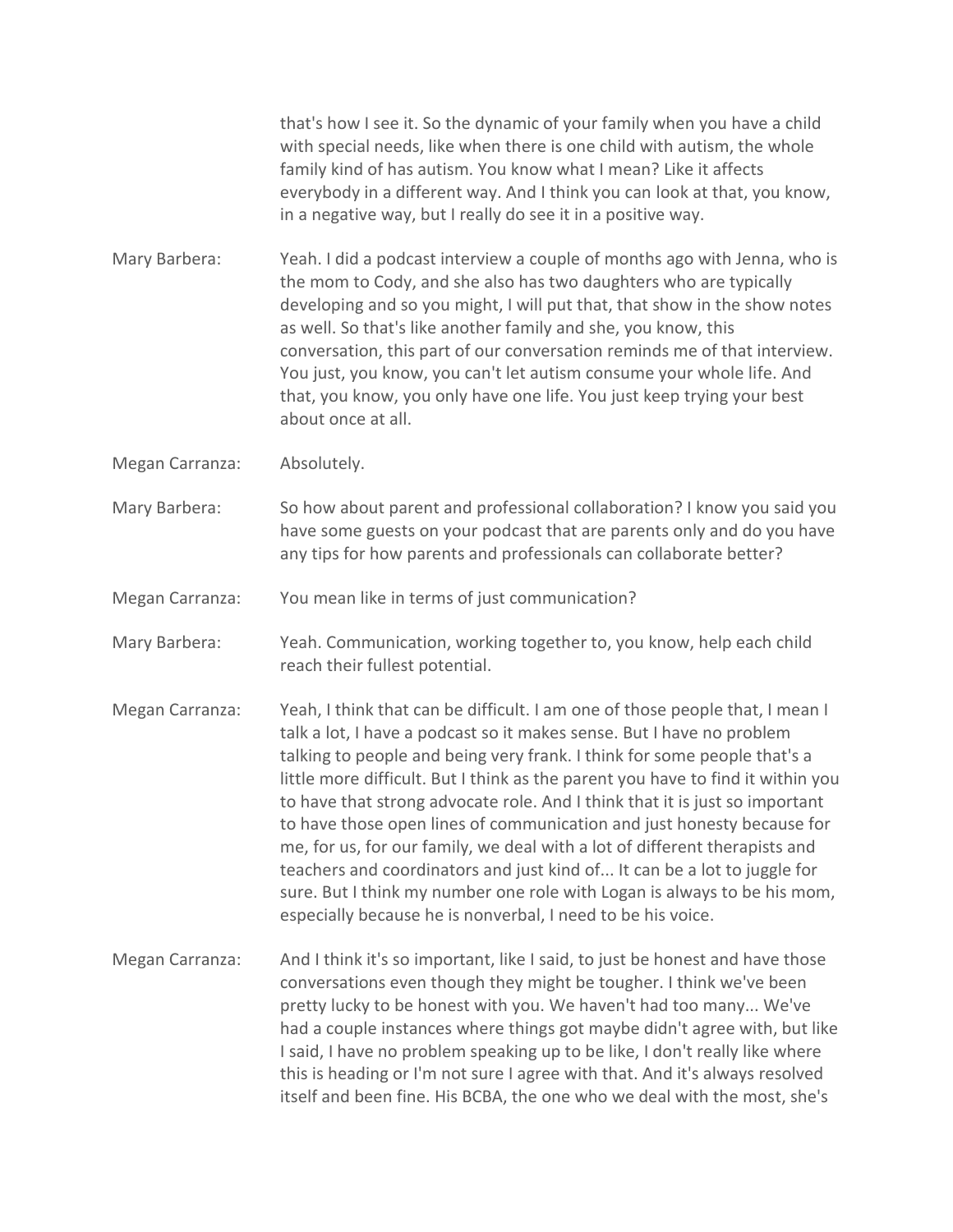phenomenal. We love her. So and I think part of that is just that is being comfortable with the team and knowing that, you know if there's something that you don't agree with or someone that you're not clicking with, like it's okay to say, I don't think this is the right fit. You know, I think that is important, too. I don't know if I'm answering this question so well.

Mary Barbera: It's good! Communication is always, you know...

Megan Carranza: I talk about that a lot in my podcast too. Because I have a lot of people that will message me in question and say, I'm having an issue with my son or daughter's teacher, like I'm not sure how to handle it. And my advice is always just like nip it in the bud any way you can. If you're more comfortable emailing, send an email. If you're more comfortable calling, then call. But find a way to, to open that line of communication. And like I said, I know for some people that's harder to do if they do, if they are just in general, you know, maybe not, they want to, don't want to rock the boat or something so to speak, which I get that. But I do think that even if you do feel that way, you, for your kid, you have to step up and just find it within you to advocate because they're depending on you.

Mary Barbera: Yeah, yeah, I agree. And I think having ABA and having a board certified behavior analyst overseeing your son's program is a lot of... A lot of people listening, parents and professionals, they don't have that kind of situation. So it does get even trickier. But whatever your situation, I think there's always communication and there's always, you know, advocating hard for your child but also knowing like, you know, why quote unquote choose the hills you will die on carefully.

Mary Barbera: Because you know, especially like in the beginning of the school year, which we're still in the beginning of the school year per se, it's like, yes you have the IEP, yes academics are important or whatever, but there also needs to be, you know, pairing of the situation. If a child needs a special teacher staff; if there needs to be a reinforcer, assessments, and there needs to be assessments in general and make sure that the goals are being worked on are appropriate and all that stuff. And so I am all about like getting through my podcasts, my video blogs, my online courses, getting the parent to feel and be the captain of the ship so that they are able to really turn the ship if it needs to be turned. Because you're going to be there for life and the teacher or physiologist is not. And so, you know, the parent is not only one person within the team, they are basically half the team as far as I'm concerned. So I feel like just empowering parents to know like, hey you're half of this plan. And so to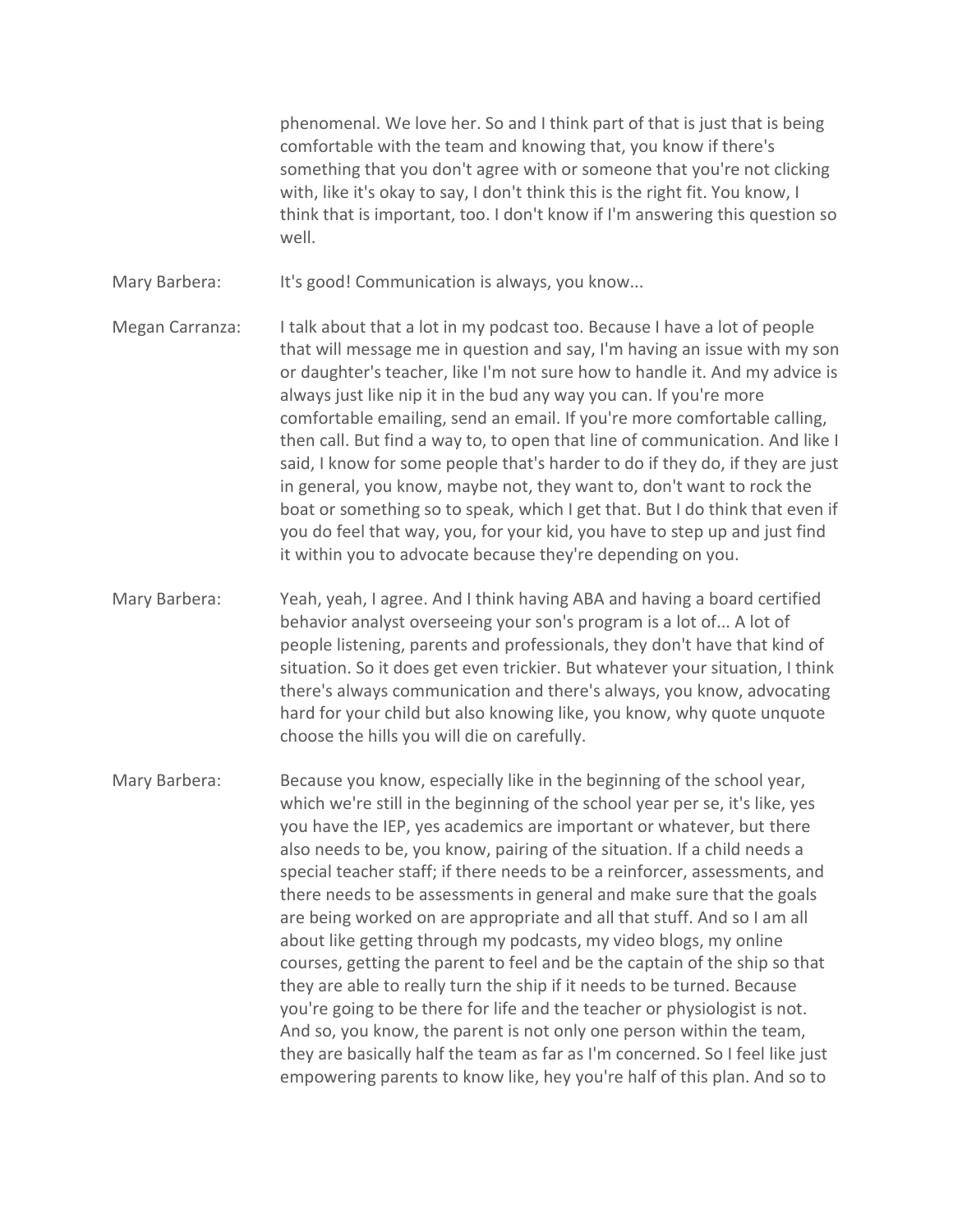get more knowledge and to really be able to advocate for the right things is very important.

Megan Carranza: Well yeah, and like you said too, getting more knowledge, educating yourself so that you're aware of the situation. Because, like you said, not everything is going to be, you know, you don't have to fight for everything, but the things that you feel really important about and things that you want to fight for, you want to kind of know what you're getting into. So I think that's also definitely key with everything is just kind of educating yourself and knowing what it is when you're going into it.

- Mary Barbera: Yeah. So part of my podcast goals are to help parents and professionals be less stressed and lead happier lives. So do you have any final self-care tips or things that you've learned along the way so far that helps you reduce your stress?
- Megan Carranza: Oh boy. This is not like my area of expertise. It's an ongoing thing; I'm working on it all the time. I feel like I've gotten a little bit better this past year because I've realized how important that is. I, for me, self-care is many things. I mean, I like to relax and like take a bath when I have a moment. But for me, what really like recharges my batteries is when I have a lunch or a coffee date or a night out with my friends; and whether they are fellow autism moms or you know, just my friends like that kind of takes me out of the day to day grind and I feel like you can, you know, you have these open, honest conversations with your friends that you can't really have everybody else. So, and I think there's been, there's been times in the past where I haven't let myself lean on people the way that I probably needed to because I was trying so hard to just be strong within myself.
- Megan Carranza: And that might be like the noble thing to do, but it didn't get me anywhere. So I needed to really kind of humble myself and say, okay, I need help. I need support. I can't do this by myself. That's one of the reasons why I started the podcast was really just support because I wanted to help other people, but I wanted to create that community for myself as well because I didn't have it. So that to me would be like, the number one thing that I would recommend is just leaning on your community or your friends. And don't be afraid to be honest.
- Megan Carranza: I'm like the most emotional person you'll ever meet. So like, there's times when I need to vent and I need to cry and get it out. And that's just who I am, and it helps me process things. And I realize it like, that's okay, you can do that and then you can move on from it. So like I said, I think that would be my advice.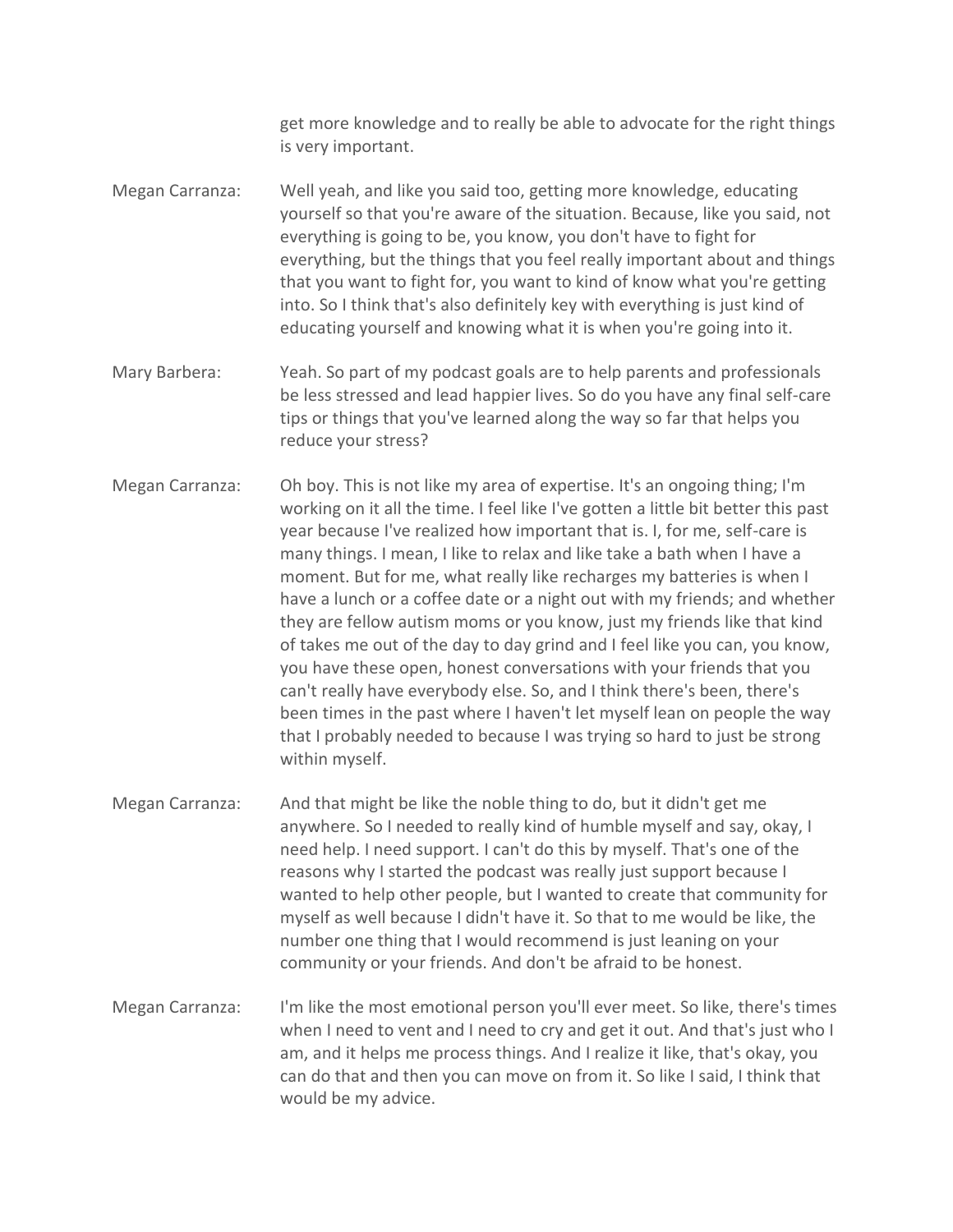- Mary Barbera: Yeah. And I agree with you. I have a few very close autism mom friends who we've been together since the beginning. And so we've just been through a lot over the year. I've been at this for over two decades now. So, and so we've been advocates together. We've been, you know, bouncing ideas off and just, you know, venting or giving each other some ideas about how to get our kids to the next level or whatever. And then I also have a lot of friends through, you know, my community, my typically developing son, and so I have the friends that have been with me again for two decades and they know about autism and they can, you know, relate kinda sorta.
- Megan Carranza: But it's nice to have friends who are not all about autism because it's like, sometimes you don't want to talk about it. Sometimes you do instead of you don't. And either way that's okay. And I'm always amazed too, like I have friends who, some of them don't even have children, some of them do and they're typical children and they'll say, oh, I listened to the podcast tonight, I love this episode. And I'm like, I'm so touched that you listened to the podcast. And I'm like, I don't expect anybody who isn't like within the autism world to listen. But I love that there are people that do, because obviously advocating is so important to me and I feel like if this is the message that we can spread. So same thing when I have, you know, lunch with my girlfriends who maybe they don't have a child in the spectrum, but they're going to sit and be present listening to me talk about it; that means so much to me. And I feel like not only are they there for me, but it's like they're there. That awareness and that advocacy is so important to just kind of spread that message.
- Mary Barbera: Yeah. Just in the past week I've had a few people tell me, Hey, I've seen more of your stuff on Instagram or I love your video blogs. And I'm looking at them like, they have adult children, why are they watching my video blogs? And I said that to a lady that I ran into, a friend, and she said, Oh I think looking back, I think of my 25 year old who's typically developing... so you know, people are just interested. They're interested in supporting you know, the rate of autism being about one in 50 give or take. You know, a lot of people are affected by autism. So whether or not you're a parent, professional, if you've come this far in listening to this podcast episode you are supporting us in our podcasts and our videos and our awareness and acceptance and advocacy. So I think that's great advice.